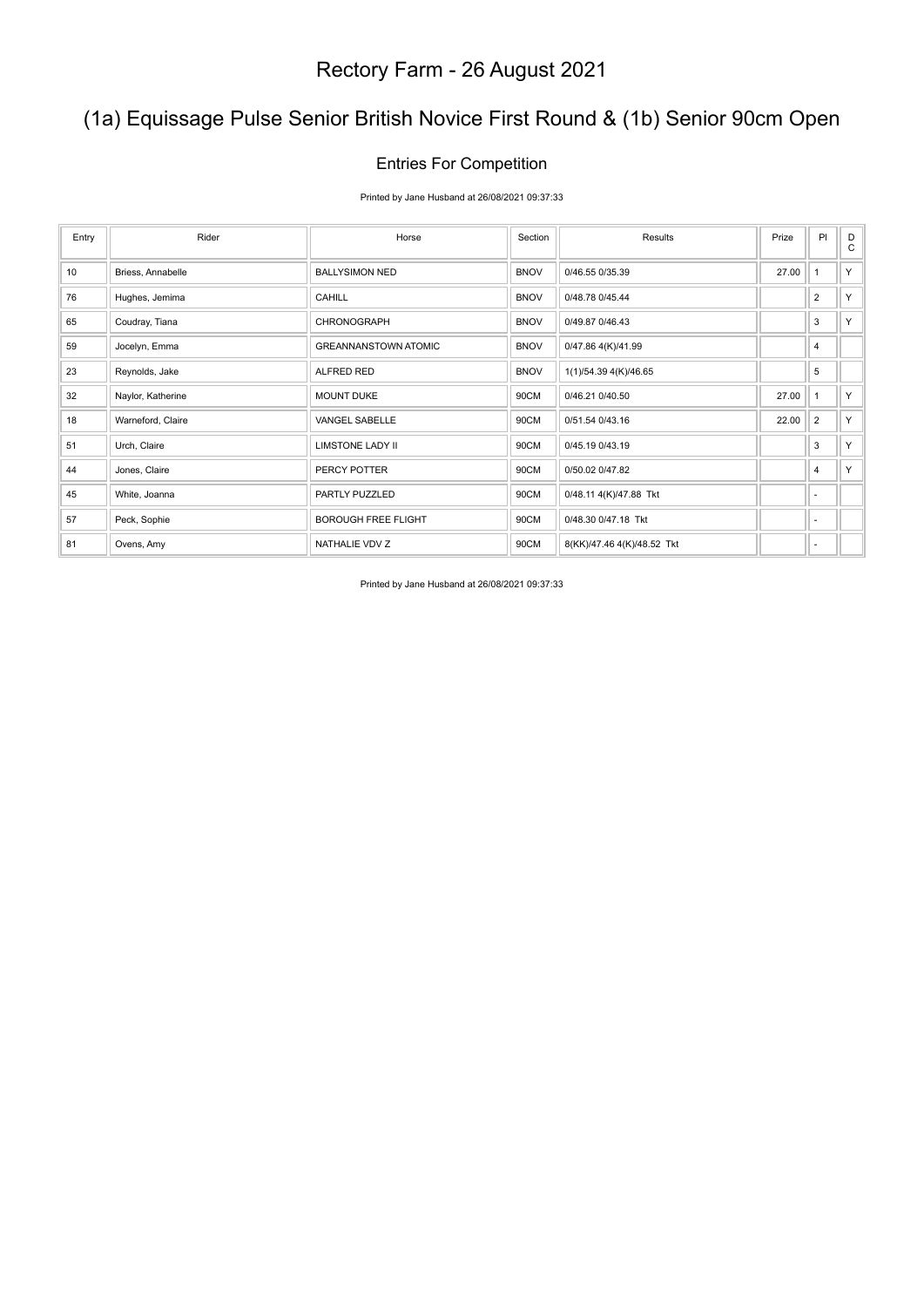### (2a) Nupafeed Supplements Senior Discovery - First Round & (2b) Senior 1.00m Open

#### Entries For Competition

Printed by Jane Husband at 26/08/2021 11:15:18

| Entry | Rider                     | Horse                       | Section | Results                    | Prize | PI             | D<br>$\mathsf C$ |
|-------|---------------------------|-----------------------------|---------|----------------------------|-------|----------------|------------------|
| 16    | Platt, Stuart             | BEL AMI BEL AMOUR           | D       | 0/44.97 0/35.10            | 35.00 | $\mathbf{1}$   | Υ                |
| 46    | White, Harriet            | <b>BURLYNS LITTLE GEM</b>   | D       | 0/49.79 0/35.24            | 25.00 | $\overline{2}$ | Υ                |
| 66    | Coudray, Tiana            | <b>TALBOT TEDDY</b>         | D       | 0/52.09 0/43.31            | 22.00 | 3              | Υ                |
| 3     | Vere Nicoll, Annabel      | PAMPLONA DE MUZE            | D       | 0/47.81 0/44.57            | 20.00 | 4              | Υ                |
| 19    | Register, Lynsey          | <b>BRUNO BLUE II</b>        | D       | 0/51.53 0/45.72            |       | 5              | Υ                |
| 74    | Turner Stephenson, Leanne | KINKY LADY DU VLIST Z       | D       | 0/51.23 0/47.50            |       | 6              | Υ                |
| 10    | Briess, Annabelle         | <b>BALLYSIMON NED</b>       | D       | 0/51.83 4(K)/37.20         |       | $\overline{7}$ |                  |
| 58    | Dawes, Jacqueline         | <b>E.SERENBURG</b>          | D       | 0/45.60 4(K)/38.75         |       | 8              |                  |
| 59    | Jocelyn, Emma             | <b>GREANNANSTOWN ATOMIC</b> | D       | 4(K)/53.21 0/43.76         |       | 9              |                  |
| 32    | Naylor, Katherine         | <b>MOUNT DUKE</b>           | D       | 4(K)/44.82 4(K)/36.95      |       | 10             |                  |
| 65    | Coudray, Tiana            | CHRONOGRAPH                 | D       | 0/50.82 8(KK)/42.54        |       | 11             |                  |
| 18    | Warneford, Claire         | VANGEL SABELLE              | D       | 4(K)/53.69 4(K)/48.08      |       | 12             |                  |
| 6     | Warren, Holly             | SHADES OF GREY II           | D       | 4(K)/45.46 8(KK)/42.05     |       | 13             |                  |
| 61    | Steven, Lorna             | AMAR DE LÉAU                | D       | 12(R:8)/67.49 0/47.96      |       | 14             |                  |
| 75    | Turner Stephenson, Katie  | ALFIE MOON V                | 1.00M   | 0/45.64 0/41.76            | 32.00 | $\mathbf{1}$   | Υ                |
| 5     | Sykes, Georgia            | <b>BORIENTA</b>             | 1.00M   | 0/48.23 0/42.09            | 25.00 | $\sqrt{2}$     | Υ                |
| 51    | Urch, Claire              | <b>LIMSTONE LADY II</b>     | 1.00M   | 0/50.77 0/44.69            | 22.00 | 3              | Υ                |
| 11    | Simons, Vicky             | <b>COOLROCK THRILLER</b>    | 1.00M   | 4(K)/46.82 0/42.03         |       | 4              |                  |
| 19    | Register, Lynsey          | <b>BRUNO BLUE II</b>        | D       | 0/48.08 4(R)/56.05 HC      |       | ä,             |                  |
| 44    | Jones, Claire             | PERCY POTTER                | 1.00M   | 0/53.24 (KT)/--.-- Ret.    |       | ä,             |                  |
| 57    | Peck, Sophie              | <b>BOROUGH FREE FLIGHT</b>  | 1.00M   | 4(K)/50.55 4(K)/46.79 Tkt  |       | ÷,             |                  |
| 200   | Picton-Jones, Alice       | <b>TAXI</b>                 | 1.00M   | 0/56.12 0/54.92 Tkt        |       | ÷,             |                  |
| 67    | Coudray, Tiana            | <b>MISTER MOXIE</b>         | 1.00M   | Tkt                        |       | ä,             |                  |
| 62    | Bacon, Charlotte          | SILVER COIN I               | 1.00M   | 0/52.57 4(K)/51.03 Tkt     |       | ä,             |                  |
| 52    | Tweedy, Hannah            | PENDAN NEVADA               | 1.00M   | 8(KK)/44.78 4(R)/40.33 Tkt |       | ä,             |                  |
| 67    | Coudray, Tiana            | <b>MISTER MOXIE</b>         | 1.00M   | 0/52.57 0/44.72 Tkt        |       | ÷.             |                  |
| 68    | Coudray, Tiana            | MONBEG DOWNTOWN             | 1.00M   | 0/54.01 0/50.48 Tkt        |       | ä,             |                  |
| 21    | Cranham, Lauren           | <b>IMPERIUS ROYALE</b>      | 1.00M   | (RT)/--.-- Ret. Tkt        |       |                |                  |

Printed by Jane Husband at 26/08/2021 11:15:18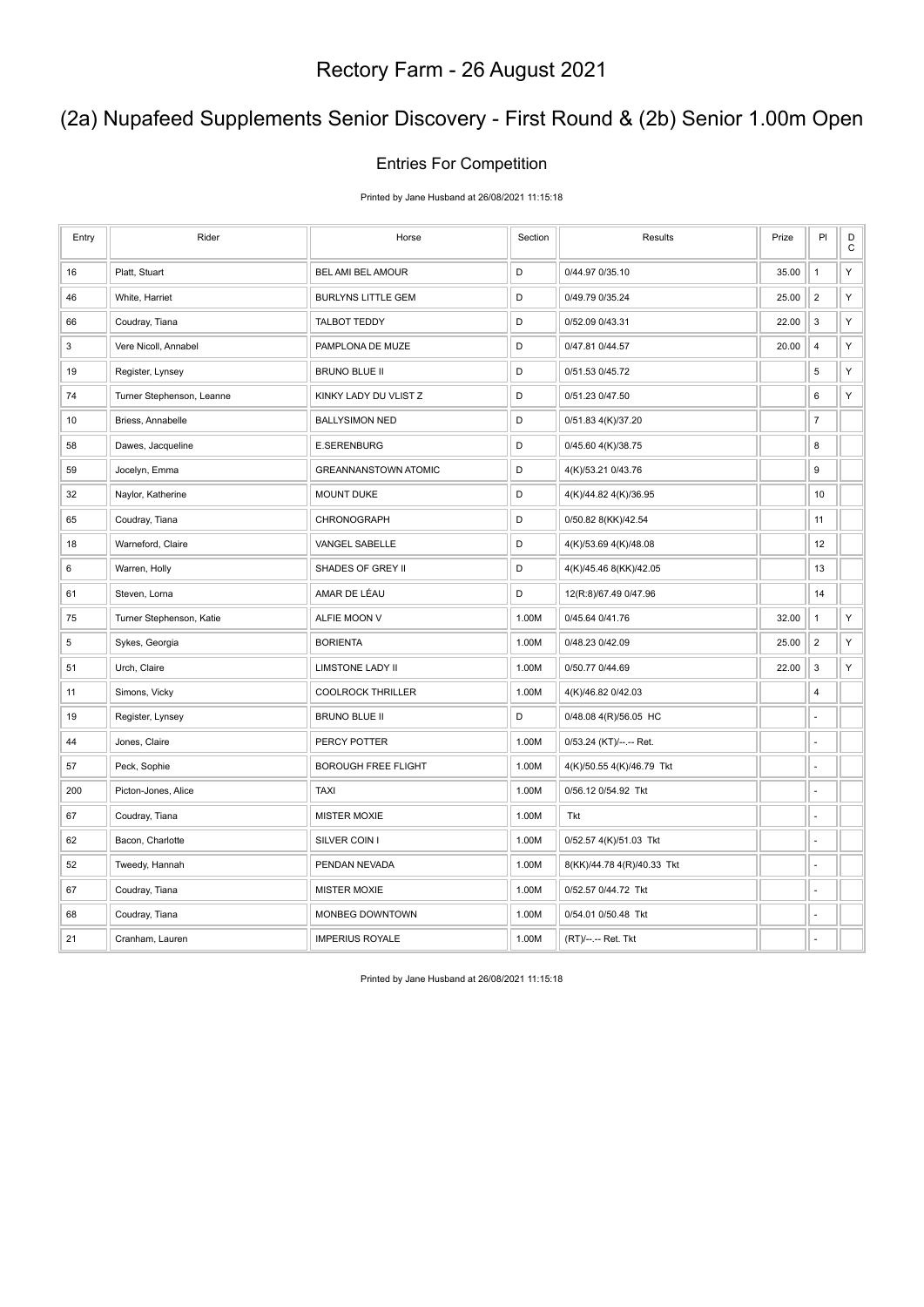# 3 Senior 1.05m Open

### Entries For Competition

#### Printed by Jane Husband at 26/08/2021 12:02:13

| Entry | Rider             | Horse                    | Results                 | Prize | P                        | D<br>$\mathsf{C}$ |
|-------|-------------------|--------------------------|-------------------------|-------|--------------------------|-------------------|
| 54    | Mason, Rebecca    | PURE PLEASURE II         | 0/51.60 0/37.46         | 32.00 |                          | Y                 |
| 58    | Dawes, Jacqueline | <b>E.SERENBURG</b>       | 0/48.31 0/37.81         | 25.00 | $\overline{2}$           | Y                 |
| 11    | Simons, Vicky     | <b>COOLROCK THRILLER</b> | 0/48.57 0/40.33         | 22.00 | 3                        | Y                 |
| 40    | Harvey, Shirsten  | VANCURRAGH               | 0/57.79 0/47.33         |       | $\overline{4}$           | Y.                |
| 17    | Hackeborn, Millie | ANGELINA W               | 0/50.94 4(K)/39.84      |       | 5                        |                   |
| 82    | Heywood, Olivia   | <b>INDIAN TONIC I</b>    | 0/48.61 4(K)/43.00      |       | 6                        |                   |
| 5     | Sykes, Georgia    | <b>BORIENTA</b>          | 0/49.54 5(R:1)/58.04    |       | $\overline{7}$           |                   |
| 62    | Bacon, Charlotte  | SILVER COIN I            | 0/51.78 0/47.86 Tkt     |       | ٠                        |                   |
| 52    | Tweedy, Hannah    | PENDAN NEVADA            | (FR)/--.-- Elim-FR Tkt  |       | $\overline{\phantom{a}}$ |                   |
| 33    | Tosi, Marcelo     | <b>SIENA</b>             | 0/50.39 4(K)/44.78 Tkt  |       | $\sim$                   |                   |
| 25    | Christie, Panda   | <b>SIR VILLMER</b>       | 0/51.00 8(KK)/47.55 Tkt |       | $\blacksquare$           |                   |

Printed by Jane Husband at 26/08/2021 12:02:13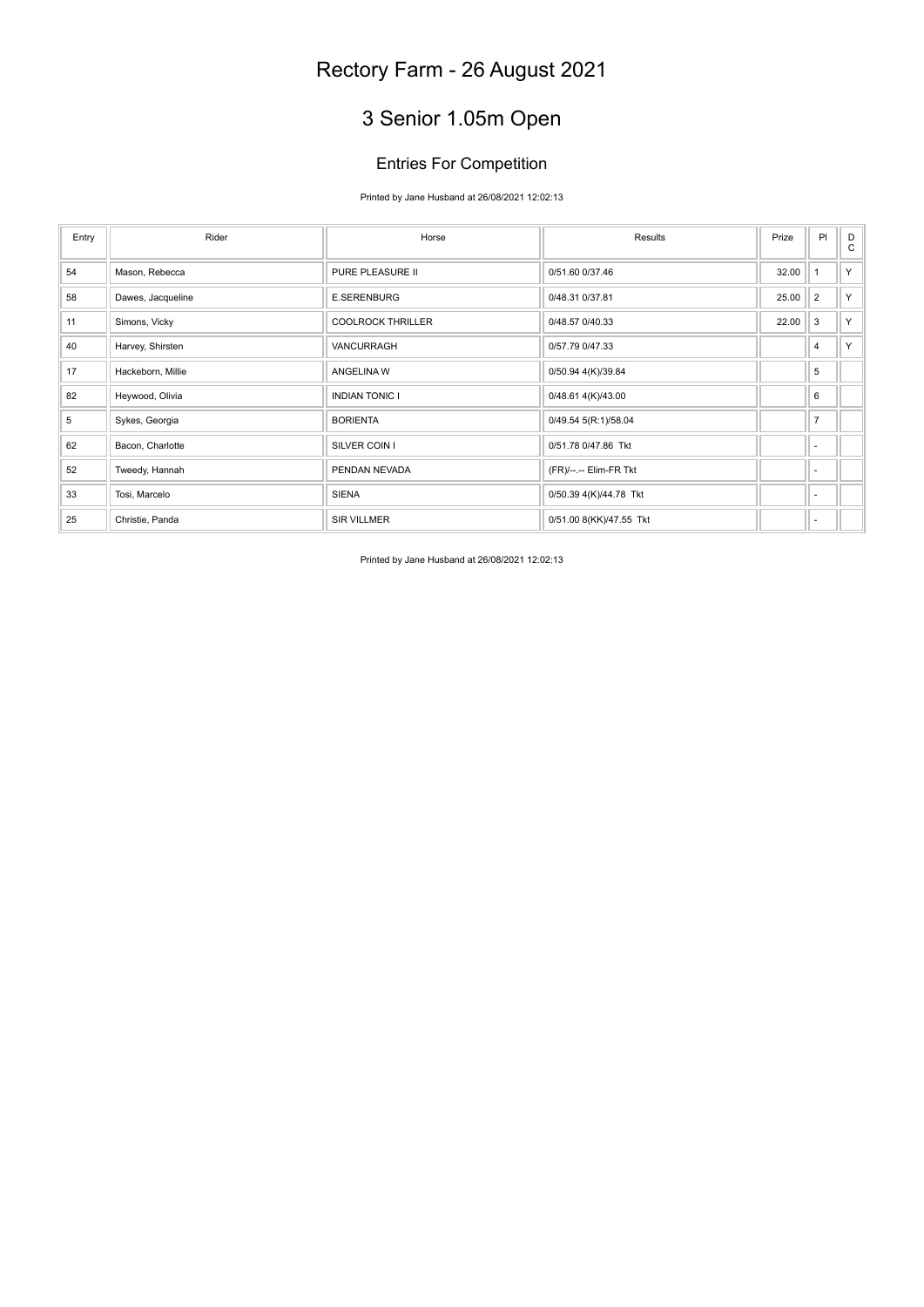### (4a) Lord & Lady Equestrian Senior Newcomers First Round & (4b) Senior 1.10m Open

#### Entries For Competition

Printed by Jane Husband at 26/08/2021 13:39:32

| Entry | Rider                    | Horse                       | Section   | Results                       | Prize | PI                       | $_{\rm C}^{\rm D}$ |
|-------|--------------------------|-----------------------------|-----------|-------------------------------|-------|--------------------------|--------------------|
| 55    | Mason, Rebecca           | <b>JUST JEFFERY</b>         | N         | 0/50.64 0/37.23               | 42.00 | $\mathbf{1}$             | Υ                  |
| 77    | Hughes, Jemima           | <b>KILMANAC LARRY</b>       | N         | 0/51.49 0/42.19               | 32.00 | $\overline{2}$           | Υ                  |
| 47    | Wedge, Jasmine           | ELAN VI                     | 1.10M     | 0/56.97 0/43.28               | 22.00 | 3                        | Υ                  |
| 12    | Wilson, Diane            | <b>BRUCE ALMIGHTY VI</b>    | 1.10M     | 0/56.23 0/44.92               | 22.00 | $\overline{4}$           | Y                  |
| 78    | Sheward, Danielle Louise | <b>ELVIRA M</b>             | N         | 0/55.20 0/46.43               | 22.00 | 5                        | Y                  |
| 34    | Ovens, Amy               | ΚIΙ                         | N         | 0/50.88 4(K)/37.28            |       | 6                        |                    |
| 37    | Pearce, Lois May         | JURIST VANT WELTHOF         | ${\sf N}$ | 0/53.15 4(K)/38.83            |       | $\boldsymbol{7}$         |                    |
| 15    | Robbins, Carley          | FERRERO J.W.B               | ${\sf N}$ | 0/50.15 4(K)/41.87            |       | 8                        |                    |
| 43    | Whiteford, Jack          | <b>FLIEGERIN C</b>          | N         | 4(K)/51.84 0/43.80            |       | 9                        |                    |
| 39    | Winter, Alan             | <b>GINGER III</b>           | 1.10M     | 0/60.33 4(K)/47.01            |       | 10                       |                    |
| 69    | Hawker, Alicia           | <b>COURAGUNEEN JENNIE</b>   | ${\sf N}$ | 0/57.59 4(K)/49.01            |       | 11                       |                    |
| 22    | Cranham, Lauren          | DO CHARA                    | ${\sf N}$ | 0/58.28 4(K)/52.30            |       | 12                       |                    |
| 48    | Lee, Lucie               | PAULINE VAN DE CRUYENVELDEN | ${\sf N}$ | 4(K)/52.05 4(K)/42.62         |       | 13                       |                    |
| 20    | Tragett, Elaine          | <b>DRUMIN MILLER</b>        | ${\sf N}$ | 4(K)/45.82 4(K)/43.45         |       | 14                       |                    |
| 46    | White, Harriet           | <b>BURLYNS LITTLE GEM</b>   | ${\sf N}$ | 4(K)/56.59 8(KK)/46.28        |       | 15                       |                    |
| 50    | Hunter, Stephanie Jane   | LILLIPUT BOOGIMAN           | ${\sf N}$ | 4(K)/53.60 12(KKK)/43.38      |       | 16                       |                    |
| 13    | Jenner, Victoria         | ZAKYNTHOS II                | 1.10M     | (RR)/--.-- Elim-Ref           |       | ä,                       |                    |
| 40    | Harvey, Shirsten         | VANCURRAGH                  | ${\sf N}$ | (KT)/--.-- Ret.               |       | $\overline{\phantom{a}}$ |                    |
| 33    | Tosi, Marcelo            | <b>SIENA</b>                | 1.10M     | 4(K)/53.29 16(KKKK)/46.36 Tkt |       | ÷,                       |                    |
| 31    | Carvalho, Marcio         | <b>REDSHAW FIRECRACKER</b>  | 1.10M     | 0/50.45 4(K)/44.67 Tkt        |       | ٠                        |                    |
| 63    | Bacon, Charlotte         | <b>CUBBY</b>                | 1.10M     | 4(K)/56.40 4(K)/49.91 Tkt     |       | ÷,                       |                    |
| 70    | Hawker, Alicia           | <b>PRICESS</b>              | 1.10M     | 0/60.33 0/49.01 Tkt           |       | ä,                       |                    |
| 30    | Carvalho, Marcio         | CAVAN                       | 1.10M     | 0/58.31 4(K)/50.97 Tkt        |       | ä,                       |                    |

Printed by Jane Husband at 26/08/2021 13:39:32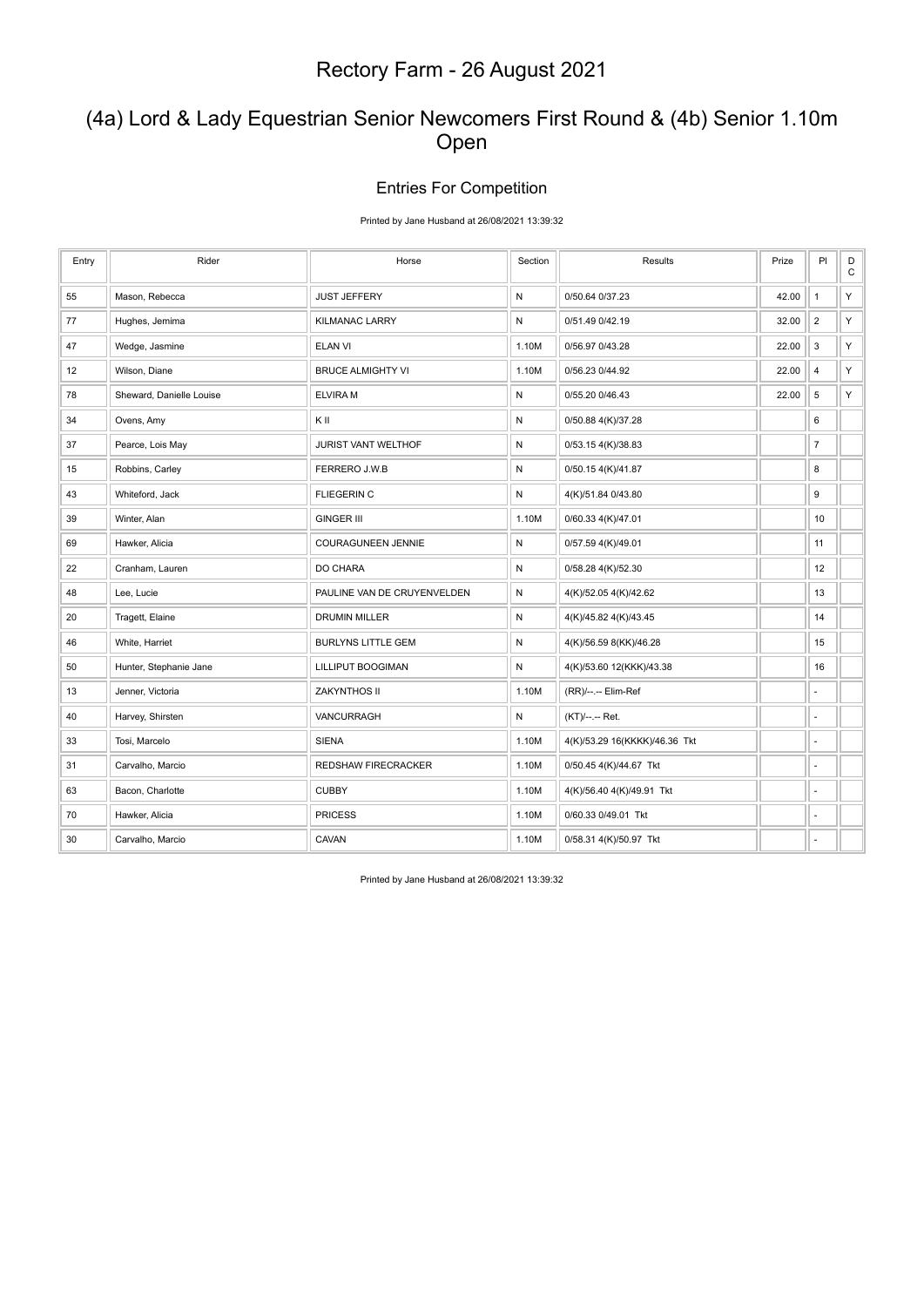### (5a) National 1.15m Members Cup Qualifier & (5b) Senior 1.15m Open

#### Entries For Competition

Printed by Jane Husband at 26/08/2021 14:34:06

| Entry | Rider                    | Horse                       | Section | Results                     | Prize | PI             | D<br>C |
|-------|--------------------------|-----------------------------|---------|-----------------------------|-------|----------------|--------|
| 34    | Ovens, Amy               | KII                         | 1.15M   | 0/50.53 0/38.44             | 52.00 | 1              | Y      |
| 60    | Jocelyn, Emma            | <b>LISSYEGAN RORY</b>       | BM1.15  | 0/54.38 0/41.13             | 37.00 | 2              | Y      |
| 47    | Wedge, Jasmine           | <b>ELAN VI</b>              | BM1.15  | 2(2)/58.99 0/46.70          | 27.00 | 3              |        |
| 43    | Whiteford, Jack          | <b>FLIEGERIN C</b>          | BM1.15  | 4(K)/53.37 0/45.87          |       | 4              |        |
| 64    | Chamberlayne, Clare      | <b>STAR LINER</b>           | BM1.15  | 8(KK)/54.18 0/44.90         |       | 5              |        |
| 22    | Cranham, Lauren          | DO CHARA                    | 1.15M   | 8(KK)/56.78 0/47.62         |       | 6              |        |
| 78    | Sheward, Danielle Louise | <b>ELVIRAM</b>              | BM1.15  | 4(K)/49.70 4(K)/49.81       |       | $\overline{7}$ |        |
| 39    | Winter, Alan             | <b>GINGER III</b>           | BM1.15  | 3(3)/59.04 8(KK)/46.21      |       | 8              |        |
| 48    | Lee, Lucie               | PAULINE VAN DE CRUYENVELDEN | BM1.15  | 4(K)/50.71 8(KK)/41.15      |       | 9              |        |
| 20    | Tragett, Elaine          | <b>DRUMIN MILLER</b>        | BM1.15  | 4(K)/53.78 8(KK)/44.38      |       | 10             |        |
| 80    | Bibby, Alice             | PRINCESS TINARA             | BM1.15  | 0/50.01 (FH)/--.-- Elim-FH  |       | ٠              |        |
| 13    | Jenner, Victoria         | ZAKYNTHOS II                | BM1.15  | (KKT)/--.-- Ret.            |       | ٠              |        |
| 79    | Bibby, Alice             | <b>CHANTILLY ROYALE</b>     | 1.15M   | 0/52.40 8(KK)/42.21 Tkt     |       | $\sim$         |        |
| 63    | Bacon, Charlotte         | <b>CUBBY</b>                | 1.15M   | 8(KK)/56.16 8(KK)/45.85 Tkt |       | ٠              |        |
| 70    | Hawker, Alicia           | <b>PRINCESS</b>             | 1.15M   | 3(3)/59.96 0/51.19 Tkt      |       | $\sim$         |        |

Printed by Jane Husband at 26/08/2021 14:34:06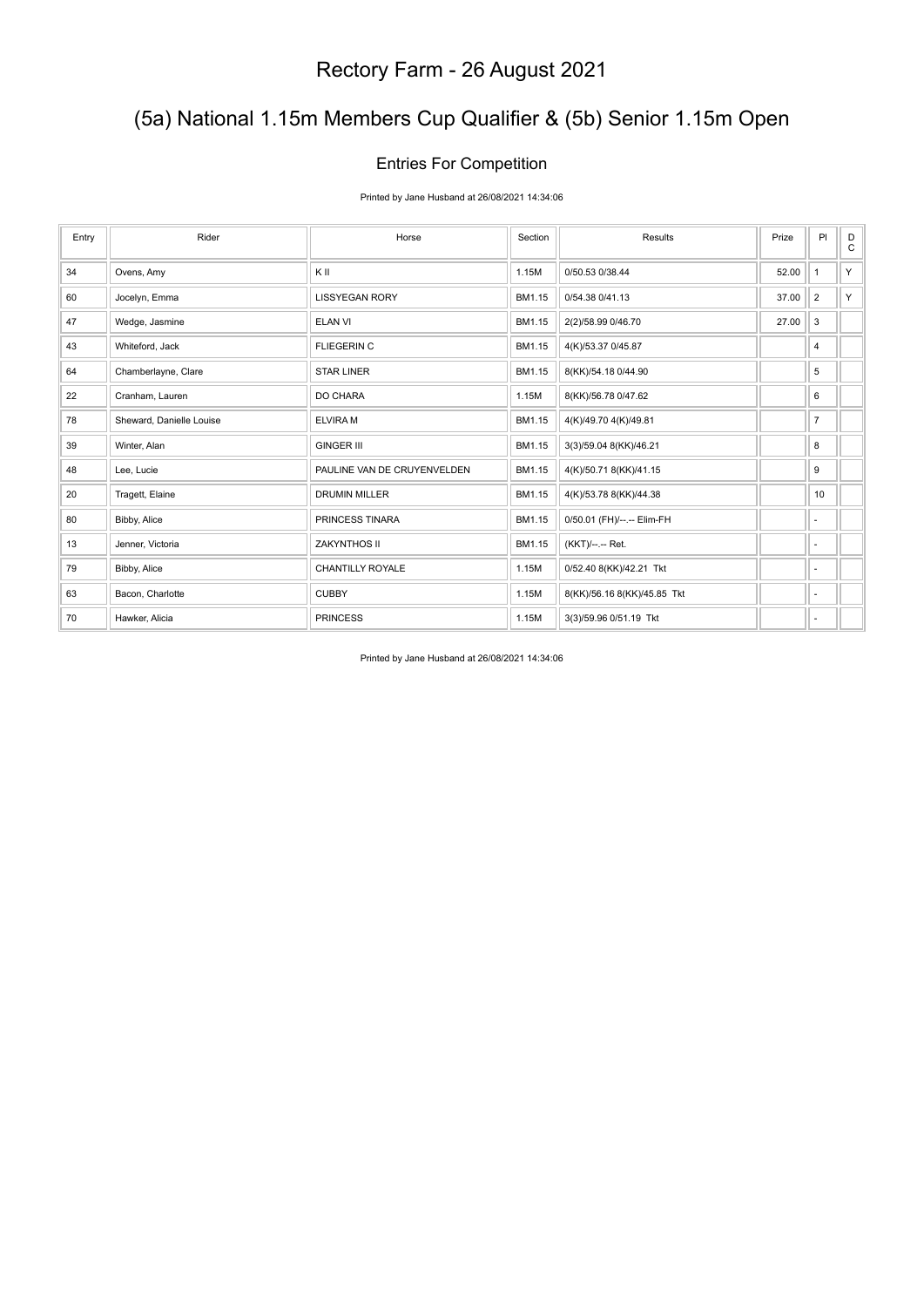### (6a) Equitop GLME Senior Foxhunter First Round & (6b) Senior 1.20m Open

#### Entries For Competition

Printed by Jane Husband at 26/08/2021 15:25:15

| Entry | Rider                | Horse                       | Section | Results                        | Prize | PI             | D<br>C |
|-------|----------------------|-----------------------------|---------|--------------------------------|-------|----------------|--------|
| 14    | Seal, Emily Lotte    | <b>WILLOWS WISP</b>         | 1.20M   | 0/42.74 0/34.80                | 52.00 | $\overline{1}$ | Y.     |
| 56    | Mason, Rebecca       | <b>ILMAR HBC</b>            | F       | 0/50.65 0/36.80                | 37.00 | $\overline{2}$ | Y.     |
| 60    | Jocelyn, Emma        | <b>LISSYEGAN RORY</b>       | F       | 0/46.29 0/37.37                |       | 3              | Y      |
| 24    | Reynolds, Jake       | <b>BONMAHON BLUE SHAKER</b> | F       | 0/45.86 0/38.16                |       | 4              | Y      |
| 8     | Austin, Sophie Ellen | <b>FICUS</b>                | F       | 0/45.77 0/38.90                |       | 5              | Y      |
| 36    | Kent, Amanda         | <b>BILLY SPIRIT</b>         | 1.20M   | 0/50.74 0/41.66                |       | 6              | Y      |
| 83    | Seal, Emily Lotte    | <b>KARMALETTA</b>           | F       | 0/49.28 0/41.79                |       | $\overline{7}$ | Y.     |
| 2     | Backstrom, Samantha  | MISS CONTHARGOS TW          | F       | 0/47.25 4(K)/37.80             |       | 8              |        |
| 64    | Chamberlayne, Clare  | <b>STAR LINER</b>           | F       | 9(RK:1)/55.98 8(KK)/40.03      |       | 9              |        |
| 26    | Rogers, Amelia       | <b>VINKO V</b>              | F       | 4(K)/46.64 (WC)/--.-- Elim-EOC |       | ٠              |        |

Printed by Jane Husband at 26/08/2021 15:25:15